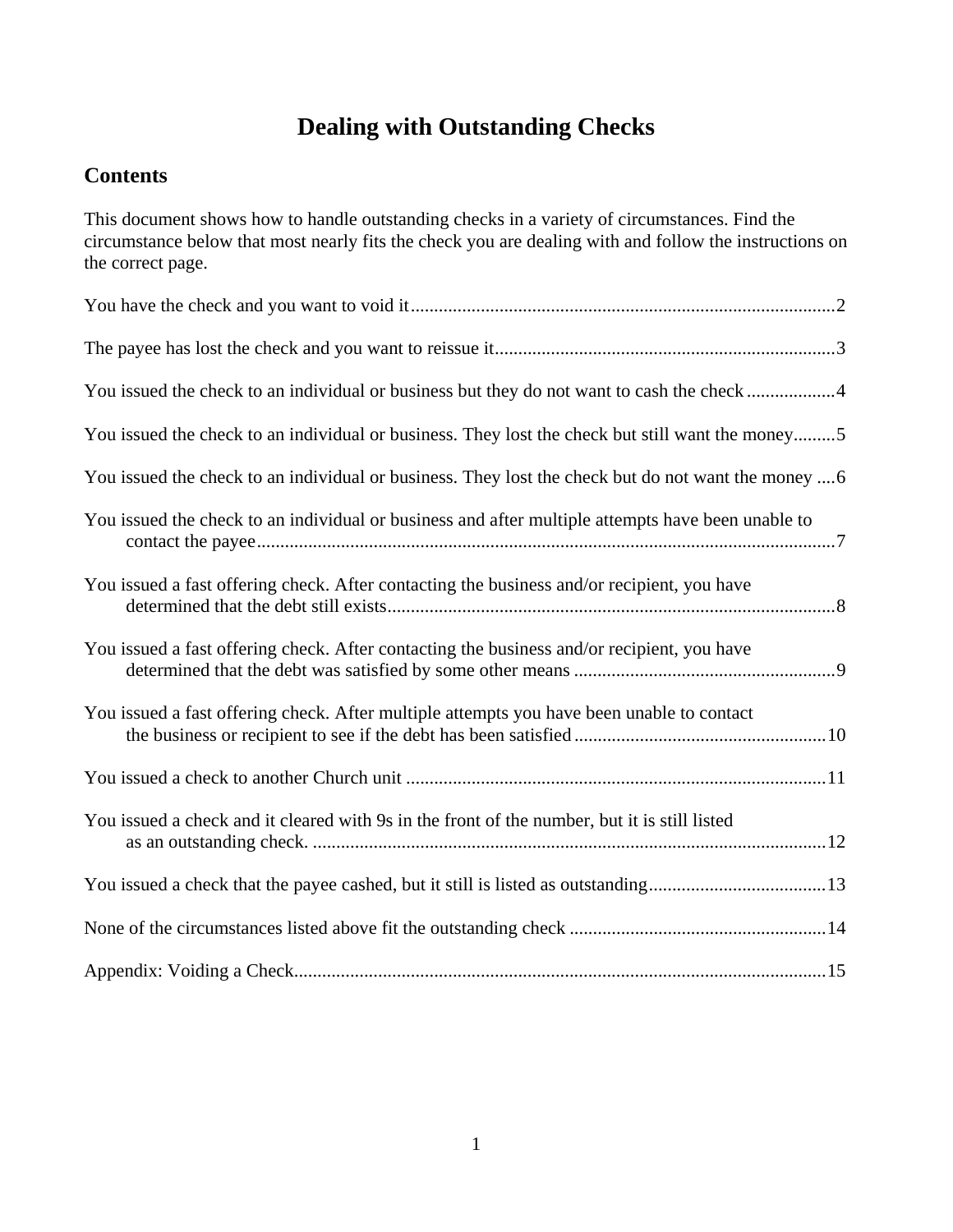#### **If you have the check and want to void it:**

See Appendix on page 15.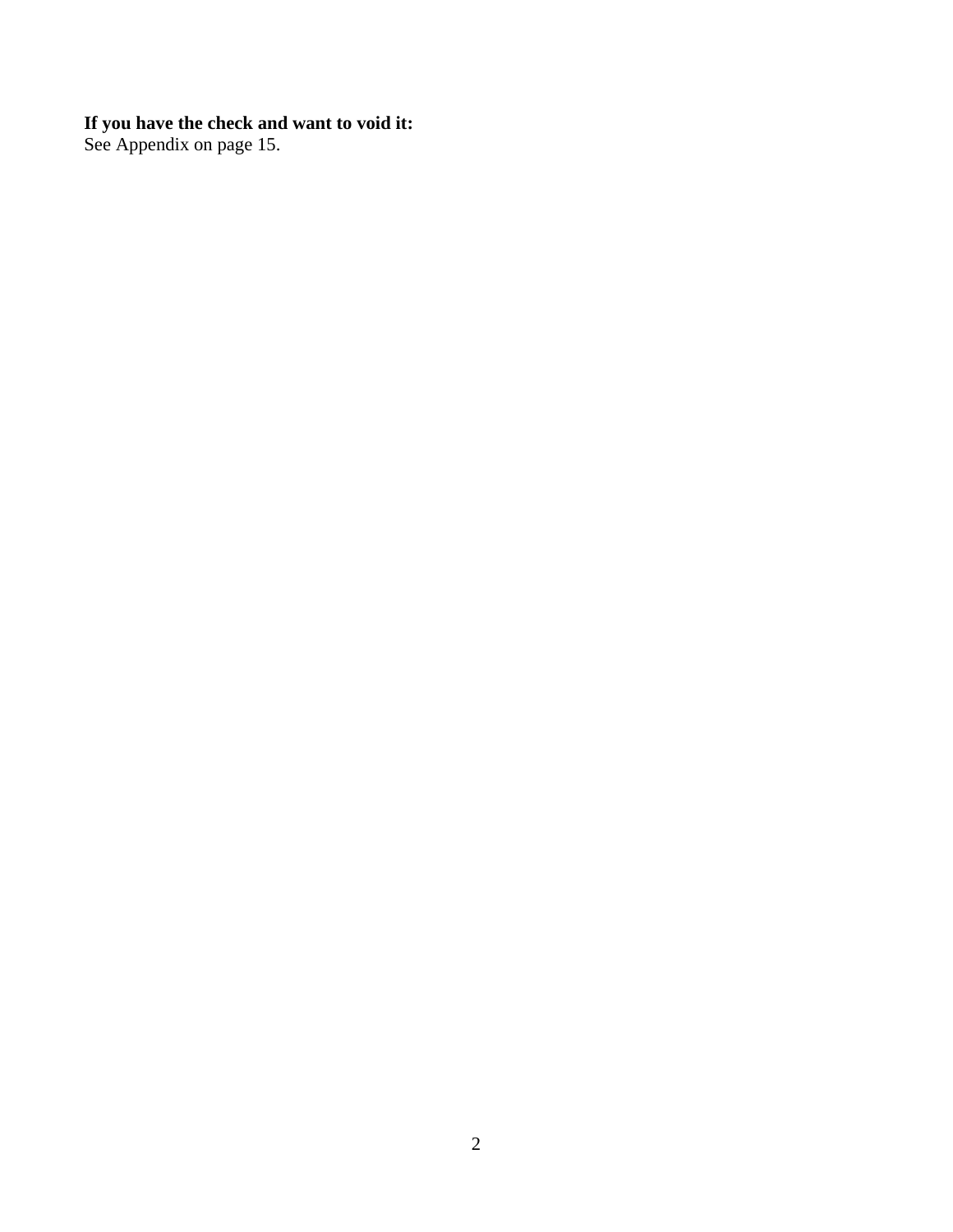#### **If you want to reissue a check:**

- 1. Look at your most recent Church Unit Financial Statement to make sure the check has not cleared. If it has cleared, do not reissue the check.
- 2. If the check was written in the current month and has not cleared on the statement, telephone Church headquarters<sup>\*</sup> to see if the check is still outstanding. If it has cleared, do not reissue the check.
- 3. If the check has not cleared, void the check (see Appendix on page 15) and then reissue it.

\*Telephone Church headquarters at 1-800-453-3860, extension 23500 (long distance) or 801-240-3500 (Salt Lake area)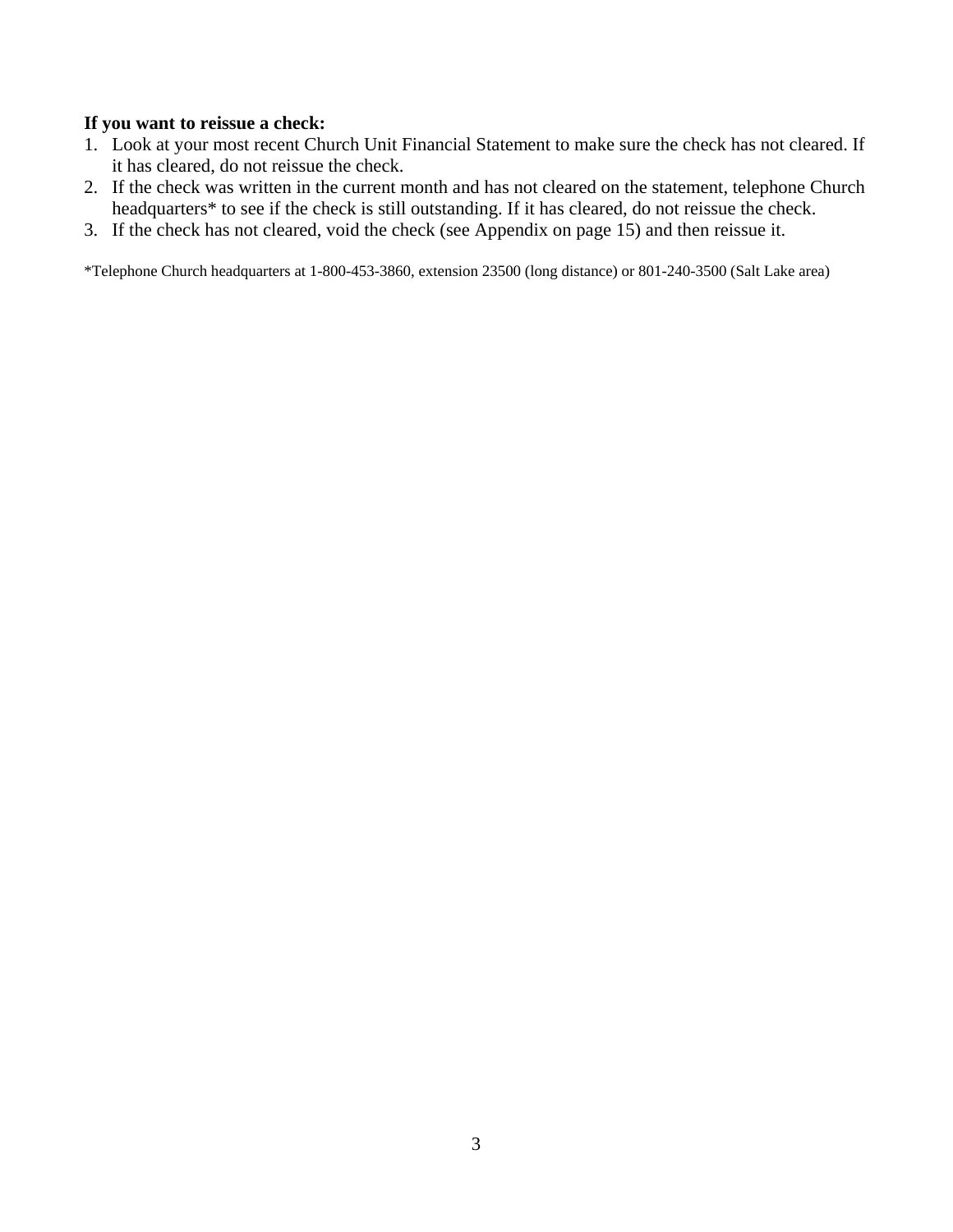#### **If you issued the check to an individual or business but they do not want to cash the check:**

- 1. Ask the business or individual to endorse the back of the check and give or mail it to you. The endorsement should read: "For deposit only to the account of the Church of Jesus Christ of Latterday Saints"
- 2. Complete a Tithing and Other Offerings slip and deposit the check to the correct category. If it is a Budget category check, write "Budget" on the Other line on the slip and enter the amount there. However, deposit it to Budget.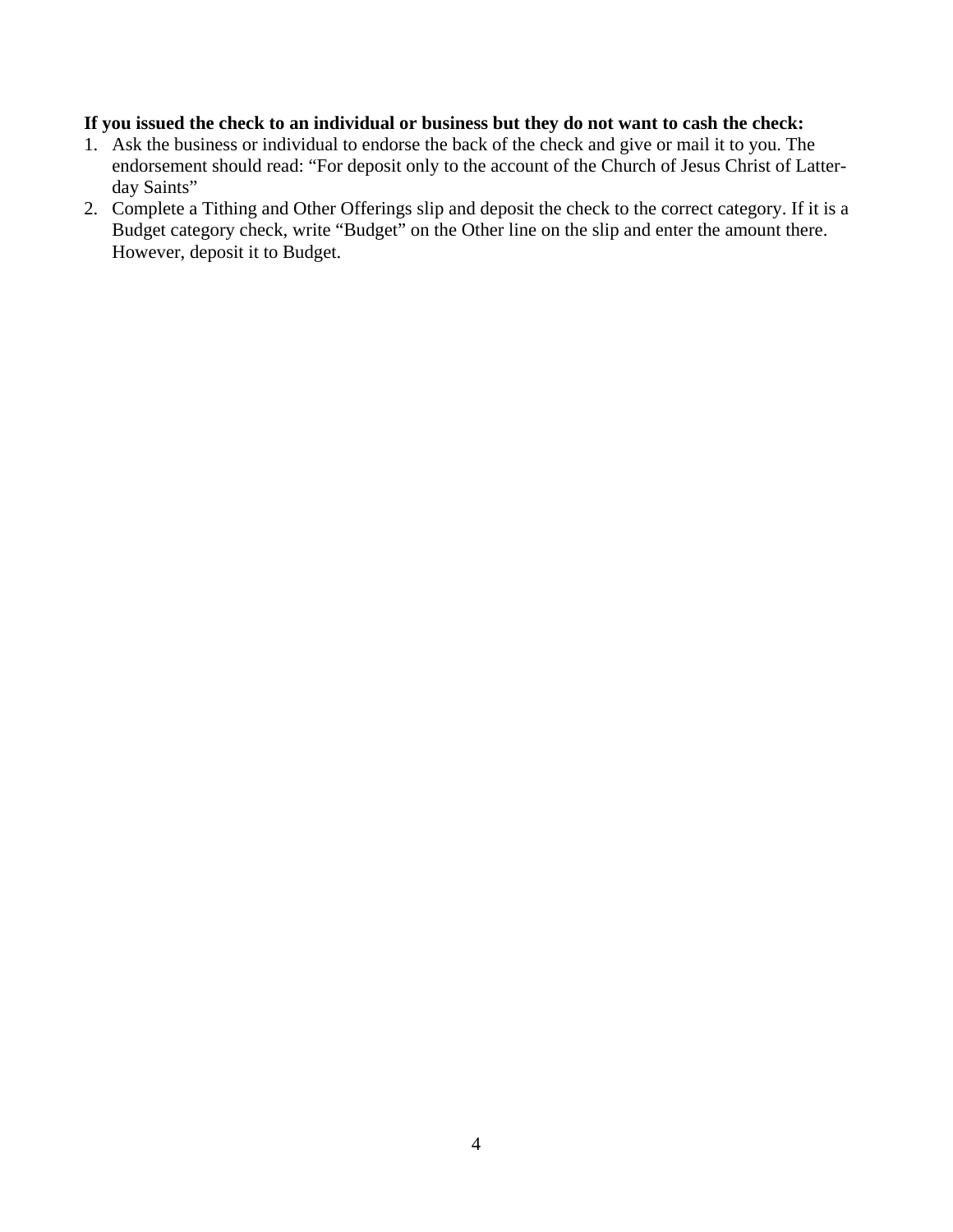#### **You issued the check to an individual or business and they lost the check but still want the money:**

- 1. Look at your most recent Church Unit Financial Statement to make sure the check has not cleared. If it has cleared, do not reissue the check.
- 2. If the check was written in the current month and has not cleared on the statement, telephone Church headquarters<sup>\*</sup> to see if the check is still outstanding. If it has cleared, do not reissue the check.
- 3. If the check has not cleared, void the check (see Appendix on page 15) and then reissue it.

\*Telephone Church headquarters at 1-800-453-3860, extension 23500 (long distance) or 801-240-3500 (Salt Lake area)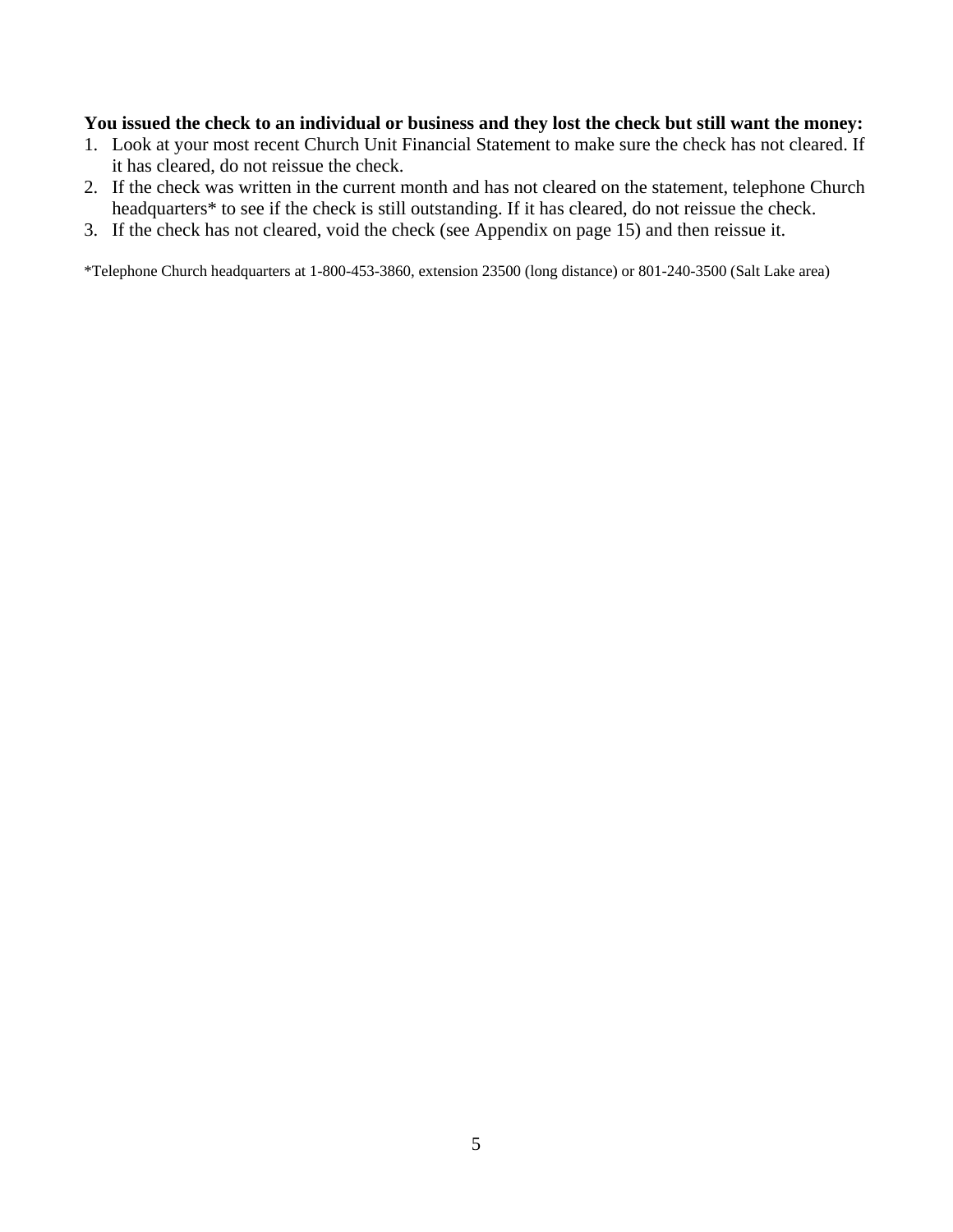#### **If you issued the check to an individual or business and they lost the check and do not want the money:**

#### *If the check is \$50 or less:*

- 1. Telephone or visit with the check owner to make sure they don't want the check.
- 2. Void the check in MLS (see Appendix on page 15).
- 3. When the window appears that asks the reason for the adjustment, type that owner does not want check and the date you contacted the owner (example: **Owner does not want check 12/20/08**).

#### *If the check over \$50:*

- 1. Obtain a written and signed letter or note from the check owner stating that he or she no longer wants the funds.
- 2. Void the check in MLS (see Appendix on page 15).
- 3. When the window appears that asks the reason for the adjustment, type that owner does not want check and the date you contacted the owner (example: **Owner does not want check 12/20/08**).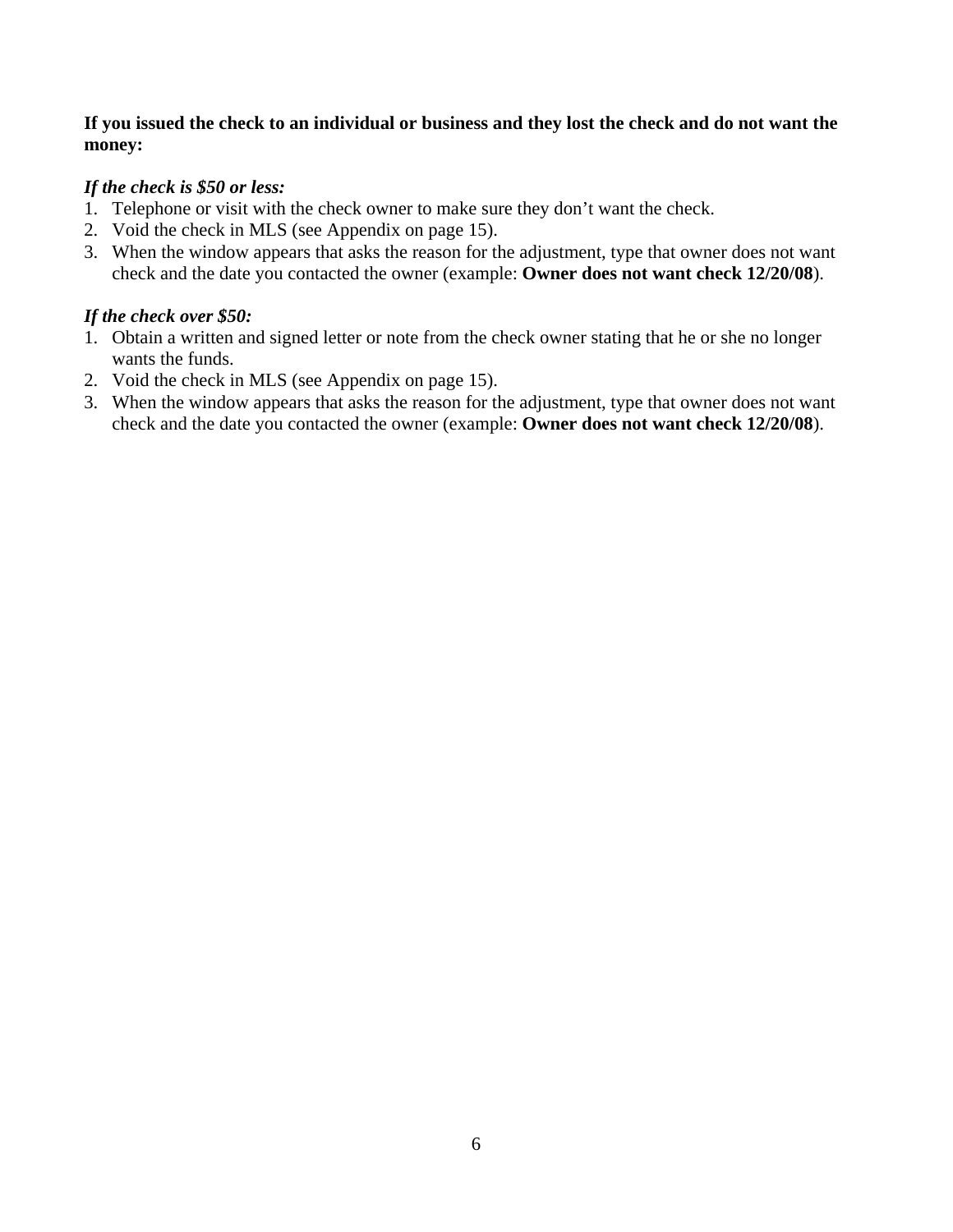#### **If you issued the check to an individual or business and after multiple attempts have been unable to contact the payee:**

#### *If your unit is in the United States:*

Do not void the check. In February or March of each year, your unit will receive an Outstanding Checks—Annual Report form. List the check on the form and follow instructions on the back of the form. Once the stake sends your report to Church headquarters, it goes through a process that can take several months. During this time, leave the check as outstanding. Once the Church Unit Financial Statement shows the check as cleared, mark it off in your reconciliation as if it cleared the bank.

#### *If your unit is outside the United States:*

Void the check (see Appendix on page 15).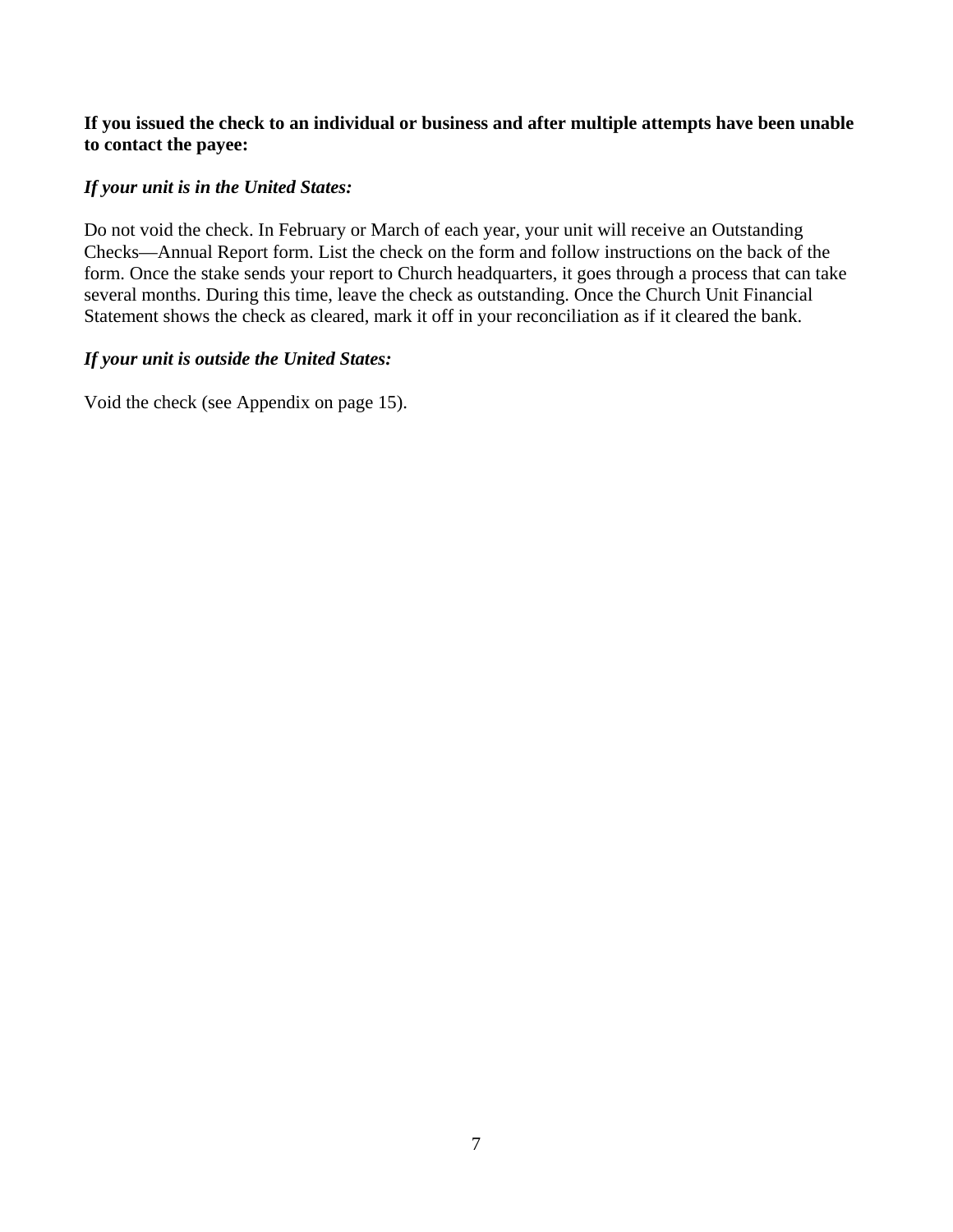#### **If you issued a fast-offering check and after contacting the business and/or recipient, you have determined that the debt still exists:**

The fast-offering recipient should work with the bishop on this matter to help him decide whether to reissue the check.

#### *If the fast-offering check will be reissued:*

- 1. Void the check in MLS (see Appendix on page 15)
- 2. Reissue the check.

#### *If the fast-offering check will not be reissued:*

If your unit is in the United States, do not void the check. In February or March of each year, your unit will receive an Outstanding Checks—Annual Report form. List the check on the form and follow instructions on the back of the form. Once the stake sends your report to Church headquarters, it goes through a process that can take several months. During this time, leave the check as outstanding. Once the Church Unit Financial Statement shows the check as cleared, mark it off in your reconciliation as if it cleared the bank.

If your unit is outside the United States, void the check in MLS (see Appendix on page 15).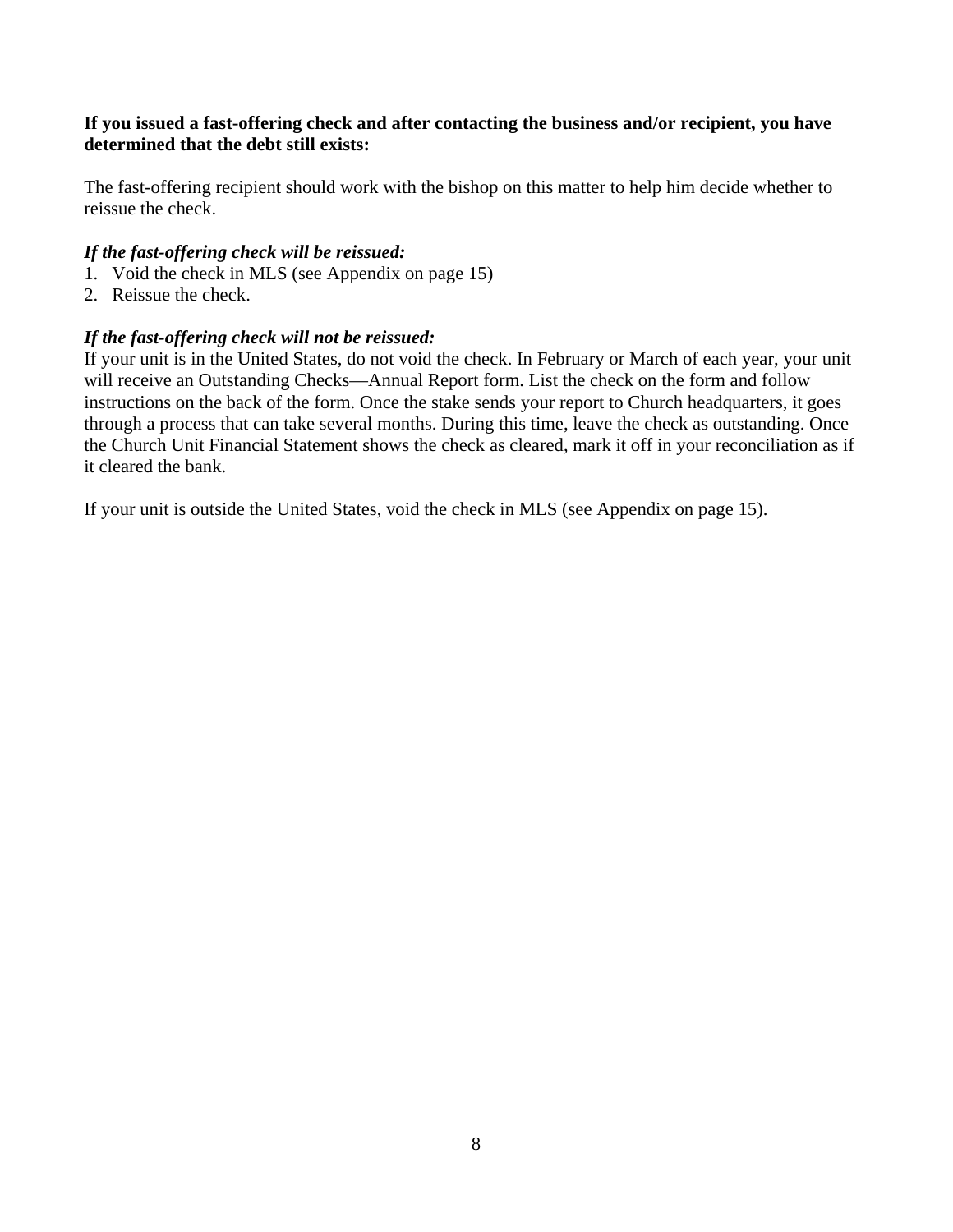#### **If you issued a fast offering check and after contacting the business and/or recipient, you have determined that the debt was satisfied by some other means:**

- 1. Void the check in MLS (see Appendix on page 15).
- 2. Give as the reason for the adjustment, "The debt has been satisfied."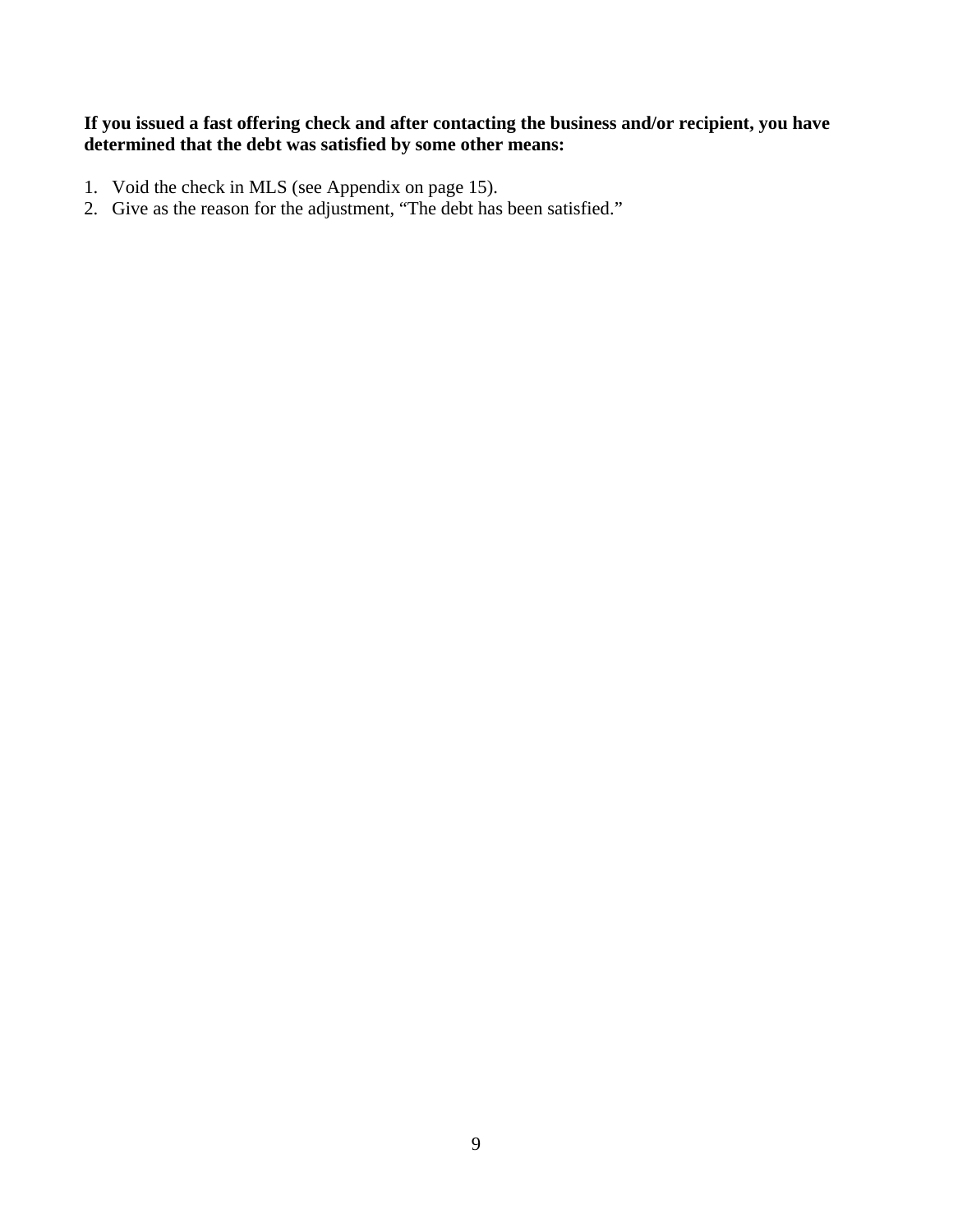#### **If you issued a fast offering check and after multiple attempts you have been unable to contact the business or recipient to see if the debt has been satisfied:**

If your unit is in the United States, do not void the check. In February or March of each year, your unit will receive an Outstanding Checks—Annual Report form. List the check on the form and follow instructions on the back of the form. Once the stake sends your report to Church headquarters, it goes through a process that can take several months. During this time, leave the check as outstanding. Once the Church Unit Financial Statement shows the check as cleared, mark it off in your reconciliation as if it cleared the bank.

If your unit is outside the United States, void the check in MLS (see Appendix on page 15).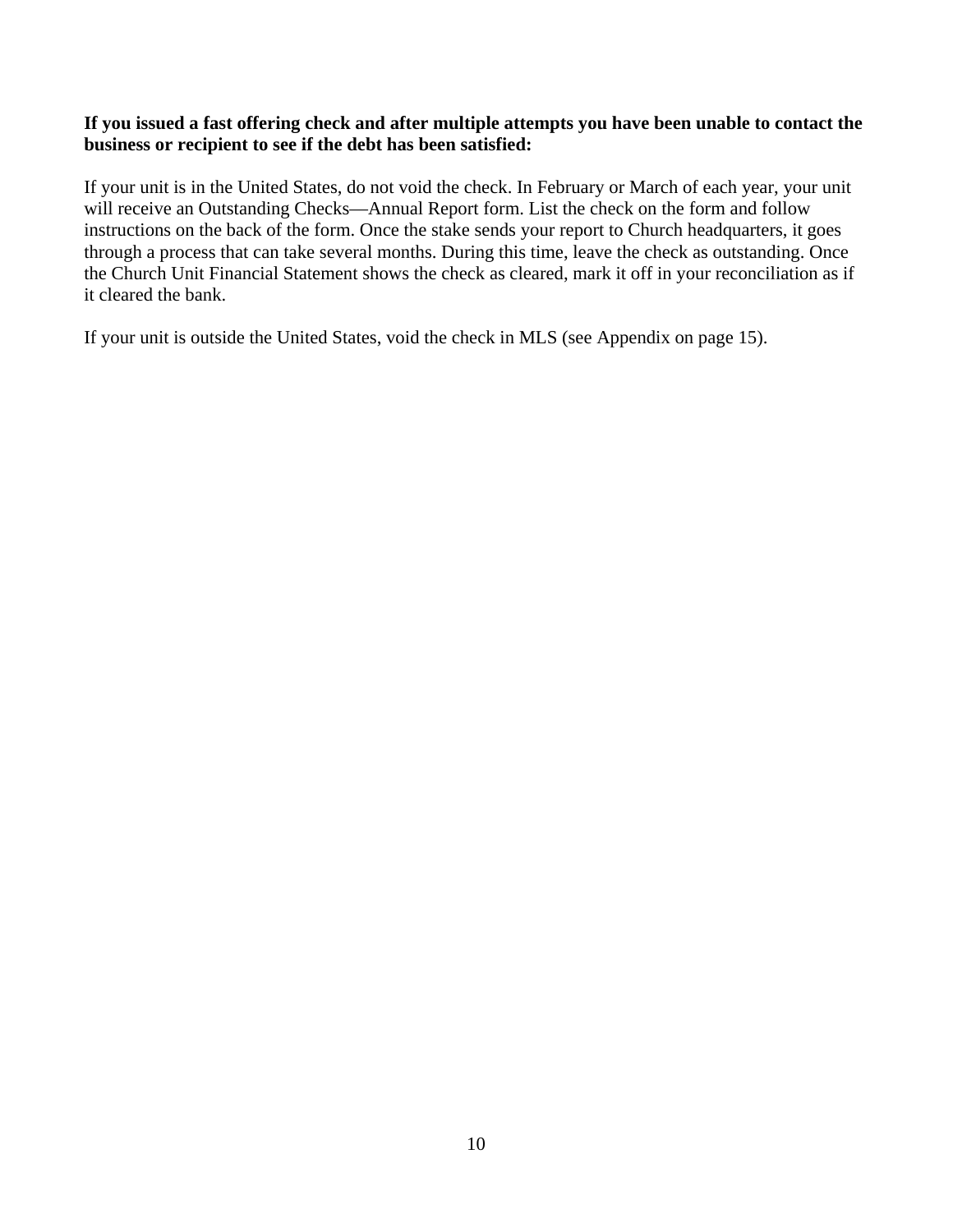#### **If you issued a check to another Church unit:**

#### *If the check was written in the current budget year:*

Void the check in MLS (see Appendix on page 15)

#### *If the check was written in a prior budget year:*

If your unit is in the United States, do not void the check. In February or March of each year, your unit will receive an Outstanding Checks—Annual Report form. List the check on the form and follow instructions on the back of the form. Once the stake sends your report to Church headquarters, it goes through a process that can take several months. During this time, leave the check as outstanding. Once the Church Unit Financial Statement shows the check as cleared, mark it off in your reconciliation as if it cleared the bank.

If your unit is outside the United States, void the check in MLS (see Appendix on page 15).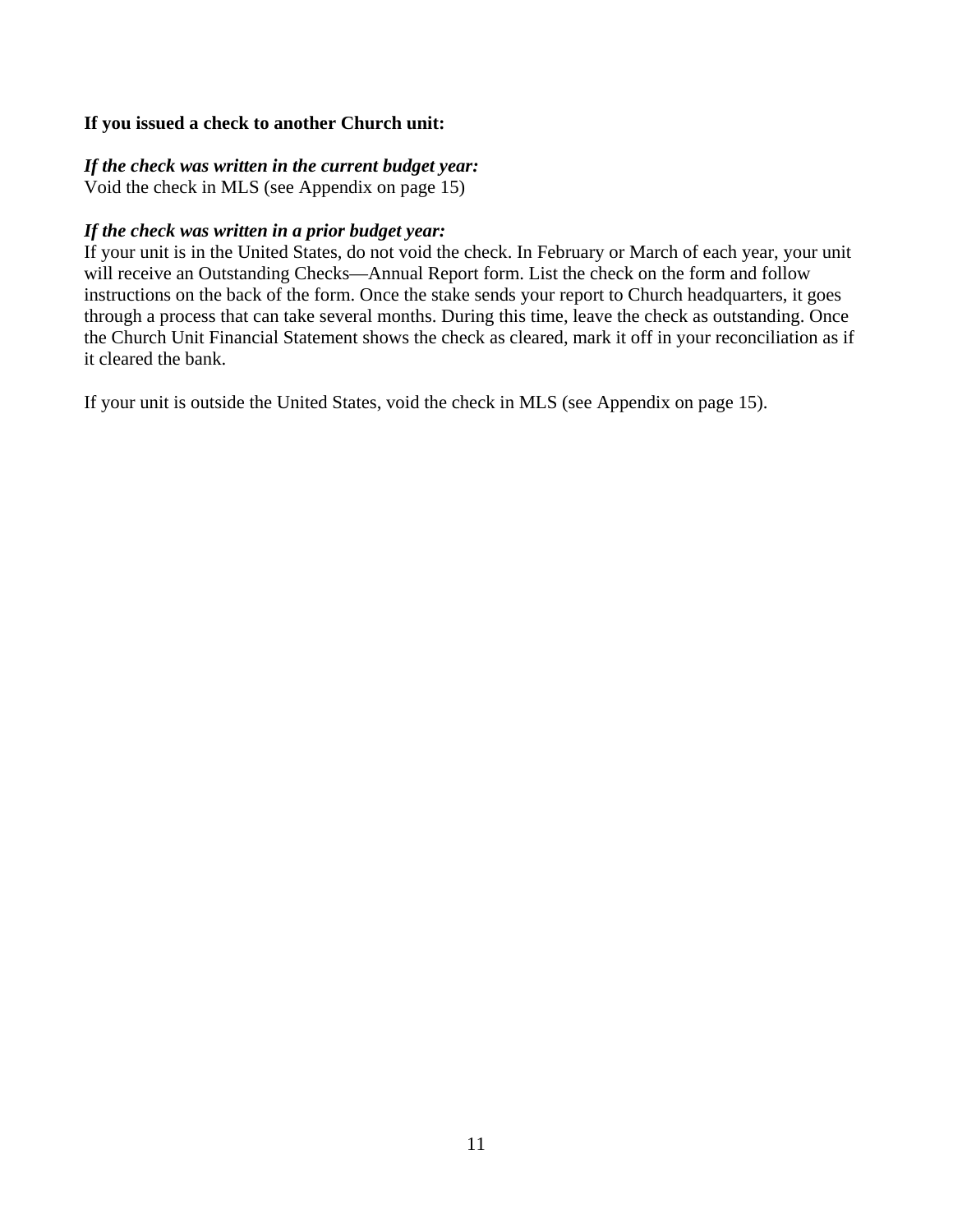#### **If you issued a check and it cleared with 9s in the front of the number, but it is still listed as an outstanding check:**

Contact Church headquarters at:

1-800-453-3860, extension 23500 (long distance) 801-240-3500 (Salt Lake area)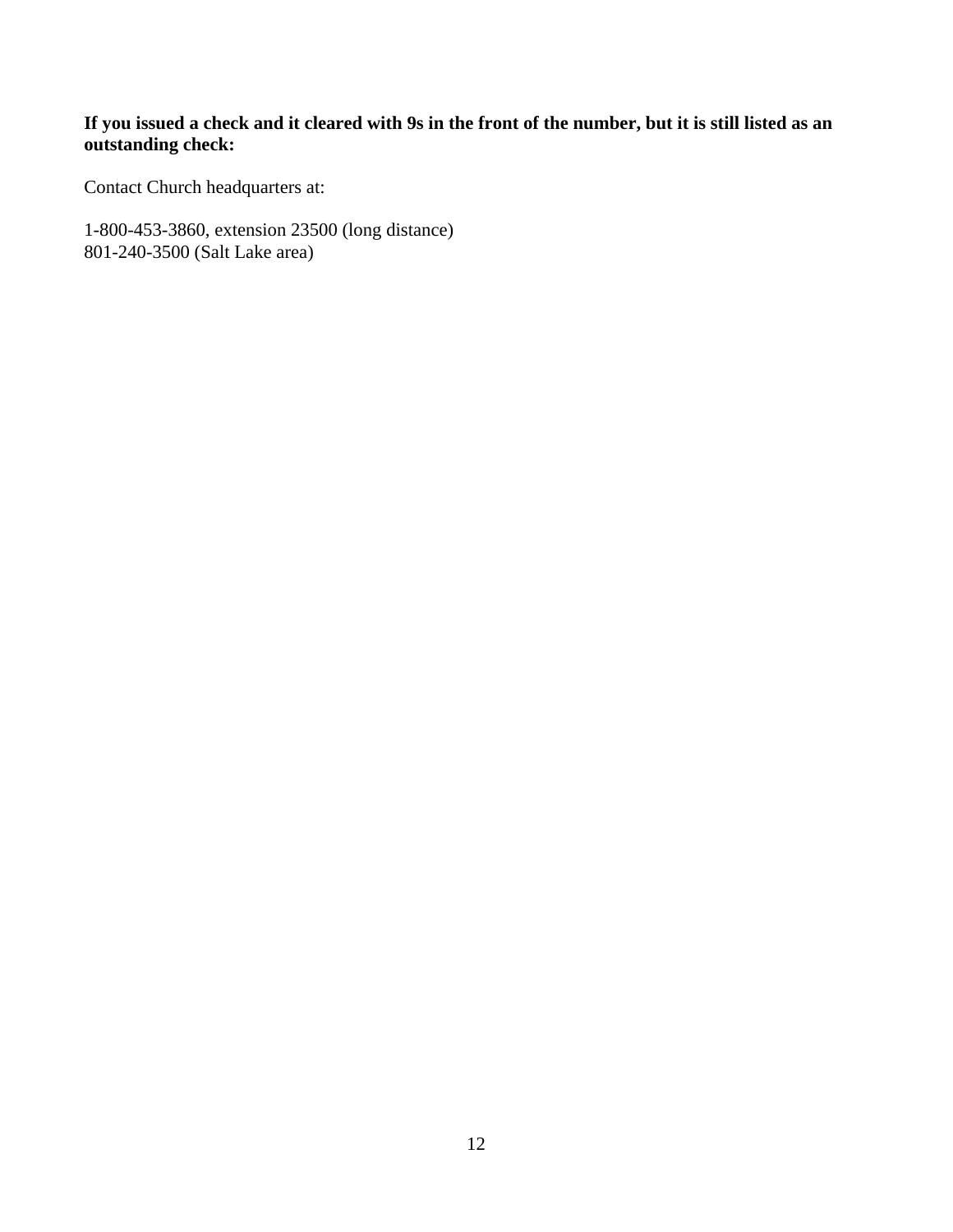If you issued a check that the payee cashed, but it still is listed as outstanding:

This is what is known as a check "Lost in Banking." The Church still owes the money to the bank as long as it has not cleared.

If your unit is in the United States, do not void the check. In February or March of each year, your unit will receive an Outstanding Checks—Annual Report form. List the check on the form and follow instructions on the back of the form. Once the stake sends your report to Church headquarters, it goes through a process that can take several months. During this time, leave the check as outstanding. Once the Church Unit Financial Statement shows the check as cleared, mark it off in your reconciliation as if it cleared the bank.

If your unit is outside the United States, do not void the check. Continue to leave it as outstanding.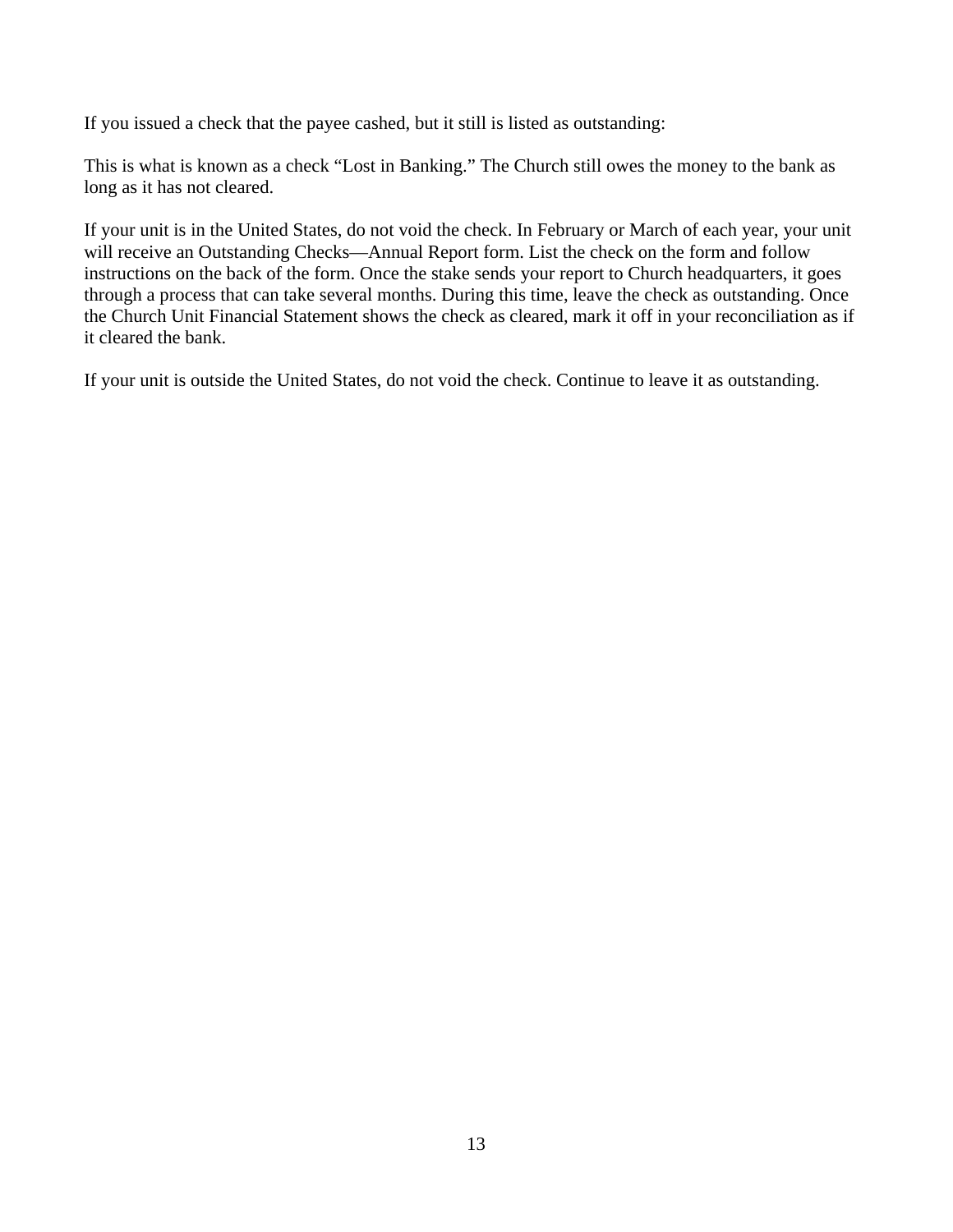### **If none of the circumstances listed in this document fit the outstanding check:**

Contact Church headquarters at:

1-800-453-3860, extension 23500 (long distance) 801-240-3500 (Salt Lake area)